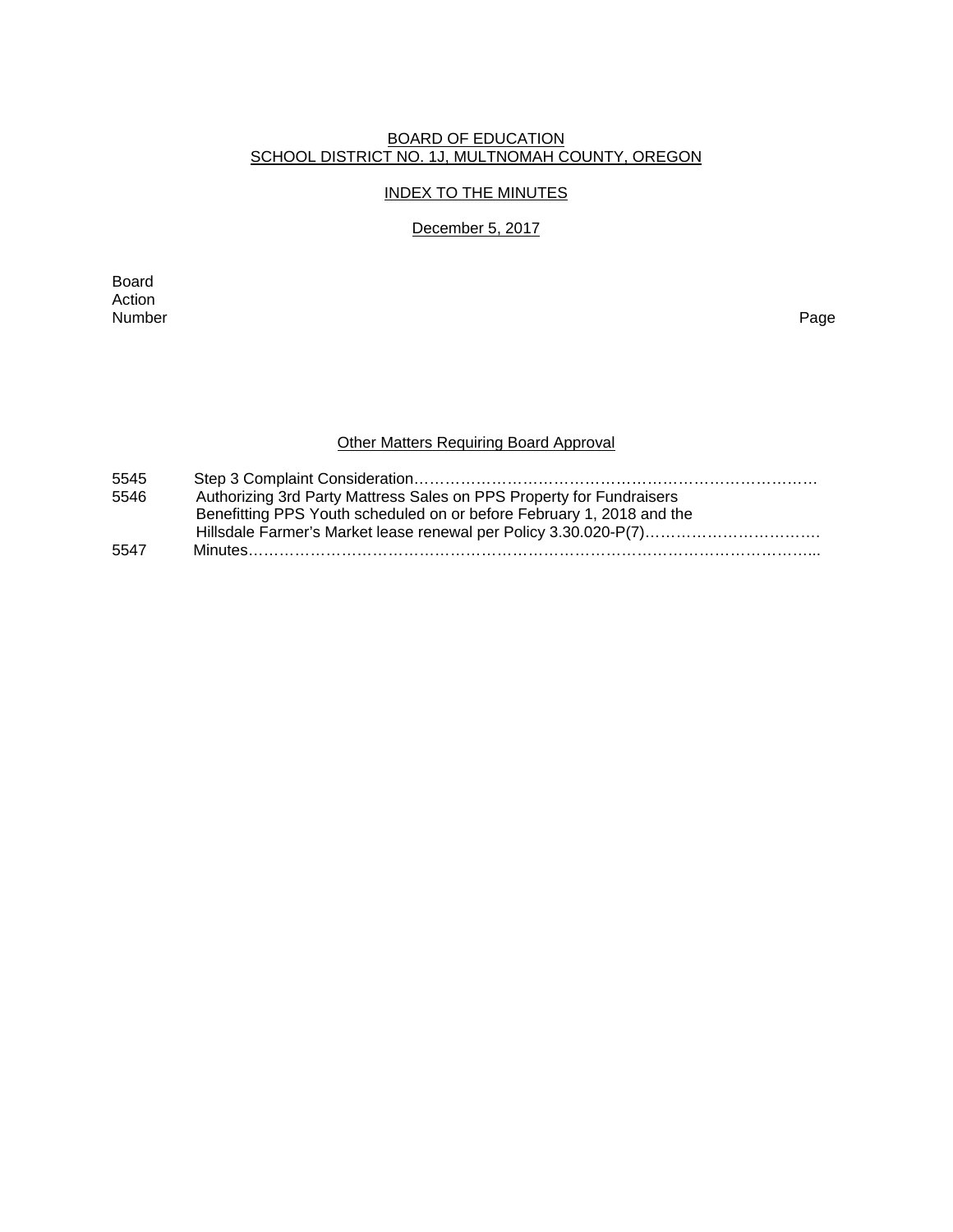December 5, 2017

## Other Matters Requiring Board Approval

The Superintendent RECOMMENDED adoption of the following items:

#### Numbers 5545 through 5547

During the Committee of the Whole, Director Anthony moved and Director Kohnstamm seconded the motion to adopt Resolution 5545. The motion was put to a voice vote and passed by a vote of 4-3 (4-yes, 3-no [Brim-Edwards, Esparza Brown, Rosen]), with Student Representative Tran abstaining.

During the Committee of the Whole, Director Bailey moved and Director Moore seconded the motion to adopt Resolution 5546. The motion was put to a voice vote and passed unanimously (7-yes, 0-no), with Student Representative Tran voting yes, unofficial.

Director Esparza Brown moved and Director Anthony seconded the motion to adopt Resolution 5547. The motion was put to a voice vote and passed unanimously (7-yes, 0-no), with Student Representative Tran voting yes, unofficial.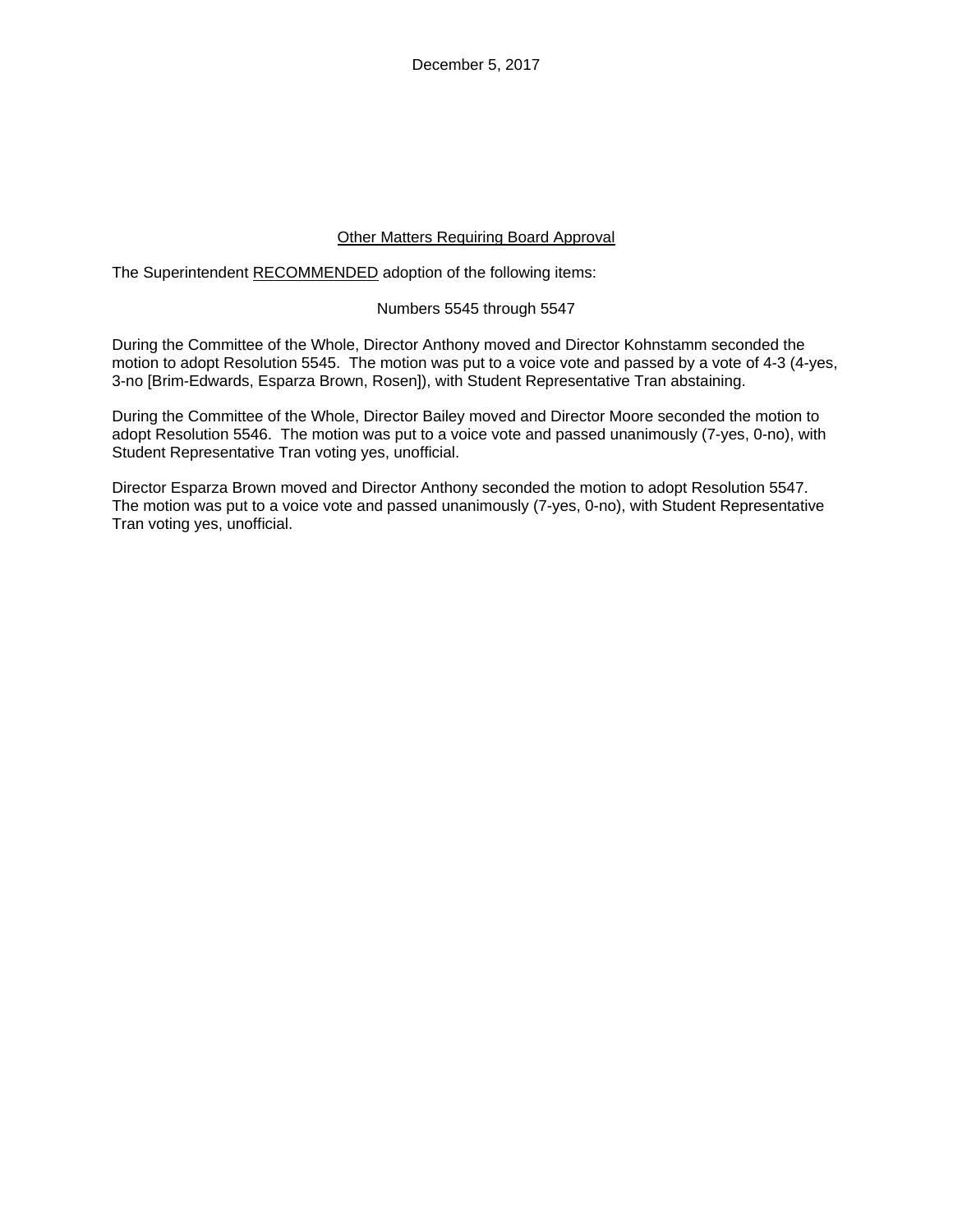## **RESOLUTION No. 5545**

#### Step 3 Complaint Consideration

## **RESOLUTION**

The Portland Public Schools Board of Education votes to consider the Step 3 complaint appeal presented on December 5,2017.

#### **RESOLUTION No. 5546**

#### Authorizing 3rd Party Mattress Sales on PPS Property for Fundraisers Benefitting PPS Youth scheduled on or before February 1, 2018 per Policy 3.30.020-P (7)

## **RECITALS**

- A. Policy 3.30.020-P (7) (Limitations on the Use of Facilities and Grounds All Groups or Individuals) requires the consent of the Board to advertise or sell merchandise on PPS property unless the merchandise is produced by PPS students.
- B. Historically, the Civic Use of Buildings (CUB) Office has issued permits for school sponsored sales of new mattresses by  $3<sup>rd</sup>$  party vendors to fundraise for the benefit of various PPS youth groups.
- C. Staff requests the Board authorize the CUB Office to issue permits to PPS school groups to allow  $3<sup>rd</sup>$  party mattress vendors to conduct mattress sales on PPS property for the direct benefit of PPS youth scheduled on or before February 1, 2018.
- D. In order to be responsive to school communities and fundraising groups, staff will develop a request for approval process, to bring requests to the Board for approval in the Board's business agenda.

#### **RESOLUTION**

1. The Board hereby authorizes the CUB Office to issue permits to PPS groups for the purpose of conducting sales of new mattresses by 3<sup>rd</sup> party vendors as fundraisers for the direct benefit of PPS youth scheduled on or before February 1, 2018.

*J. Vincent / S. King*